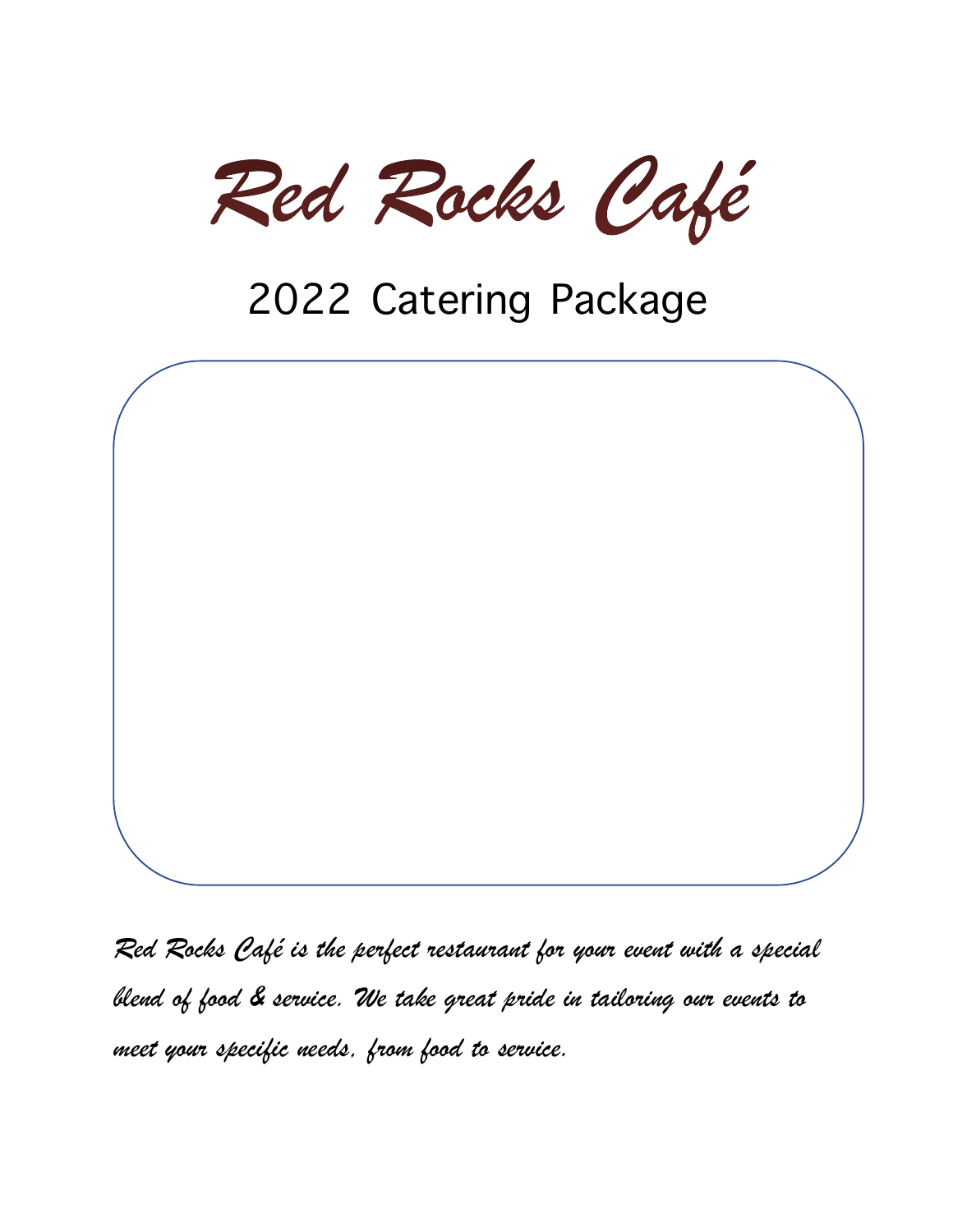# *Priced per dozen*

Vegetarian Vegetable Spring Rolls 24 Vegetable Stuffed Mushrooms 24 Mini Potato Cakes 24

Beef

Meatballs 24 Choice of marinara, Swedish or BBQ Steak & Vegetable Kabobs 70

**Sliders** Certified Angus Beef Cheeseburgers 36 Seafood Shrimp Cocktail 26

Chicken Chicken Skewers 24 Choice of: Grilled or fried Plain, teriyaki or buffalo Chicken and Vegetable Kabobs 28

### **Platters**

Fruit, Cheese OR Vegetable Choice of 1 75 Choice of 2 150 Choice of 3 200

**Dessert** Chocolate Chip Cookies 18 Brownies 24 Assorted Mini Tarts 36 Minimum of 2 dozen tarts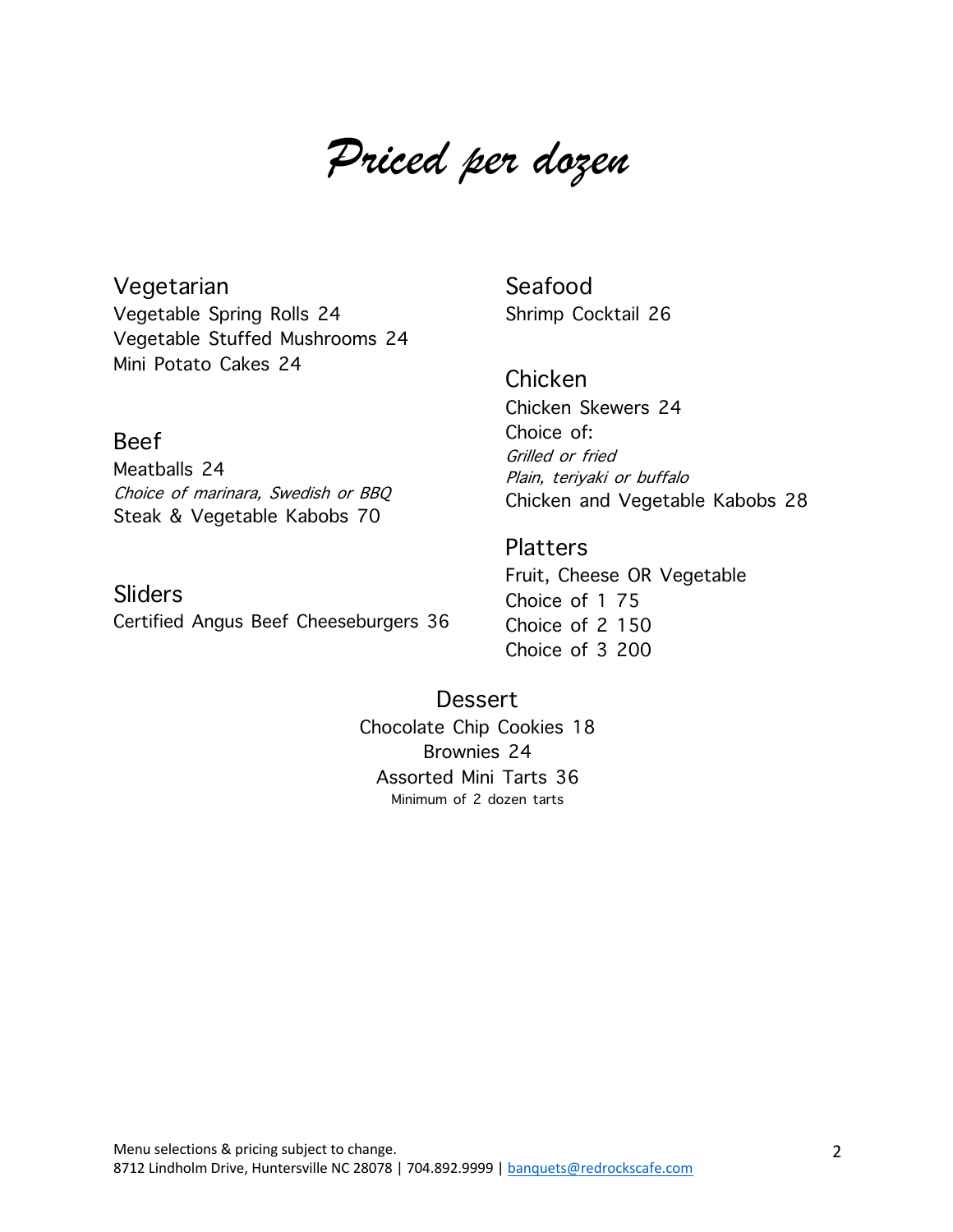*Priced per person*

Chips and Dip 4 Queso Spinach Dip Avocado Pico De Gallo

## Salad 3.50

Caesar Salad Garden Salad Chopped Salad Kale Salad Choice of dressing: Ranch, Blue Cheese, Balsamic Vinaigrette, Lemon Vinaigrette, Caesar, Honey Dijon, Pomegranate Vinaigrette

> Pasta Chicken Penne 7 Quattro Formaggio 8 Cajun Chicken Pasta 8 Cajun Shrimp Pasta 9

**Entrees** Lemon Herb Chicken, two pieces 11

Grilled Chicken, two pieces 10 Lemon Dill Salmon, two pieces 15 Filet Medallion, one piece 16

#### Sides 6

Garlic Mashed Potatoes Steamed Mixed Vegetables Broccoli

Red Rice Risotto Wild Rice Risotto Roasted Garlic Potatoes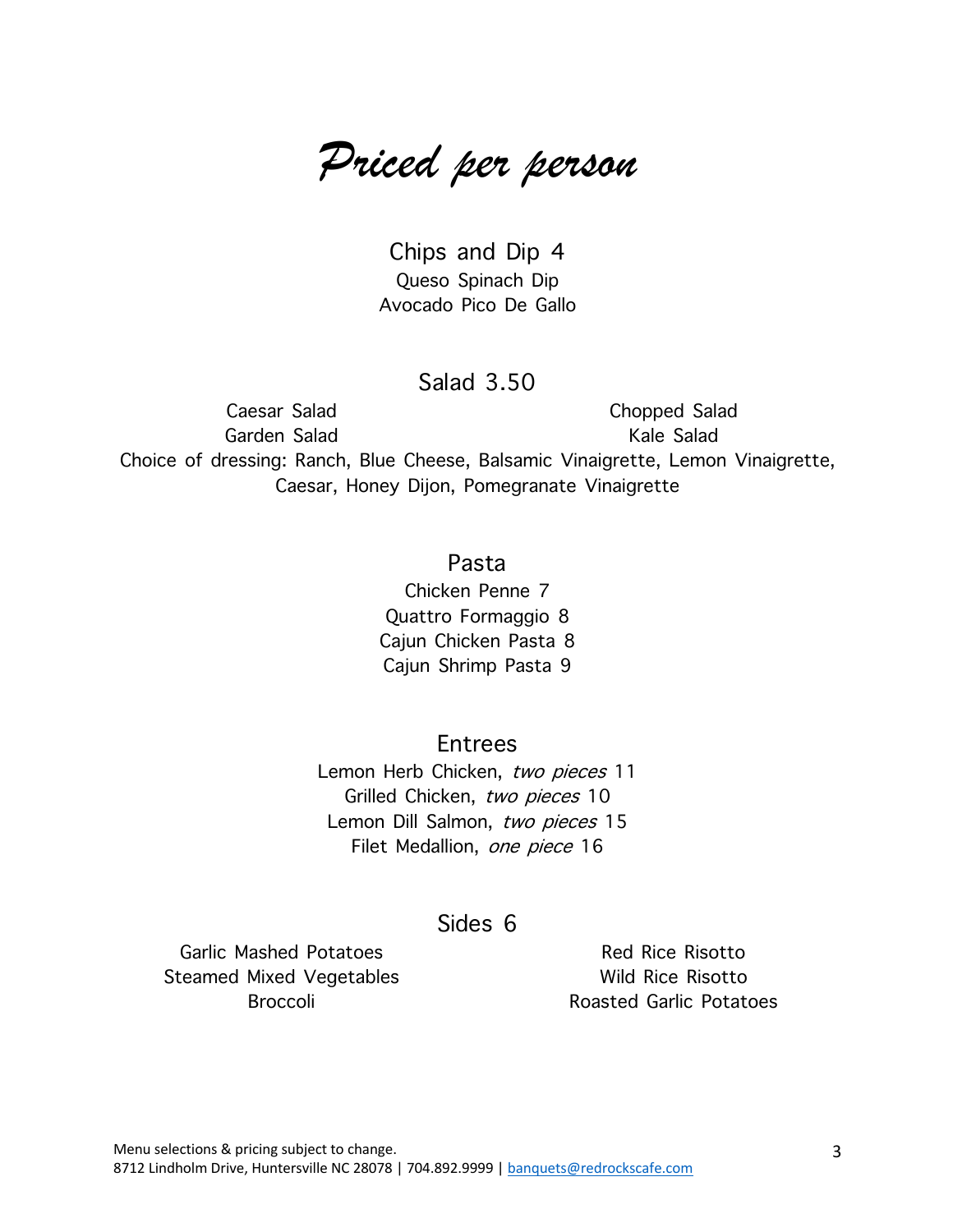*Trays* 

Pasta Feeds 6-8 people

Chicken Penne 50 Quattro Formaggio 70 Cajun Chicken Pasta 70

### Burger Bar 90 Feeds 8 people

Angus Burger Impossible Burger \*Includes buns, cheese, lettuce, tomato, onion and condiments

> Sides 35 Feeds 6-8 people

Garlic Mashed Potatoes Steamed Mixed Vegetables Broccoli

Red Rice Risotto Wild Rice Risotto Roasted Garlic Potatoes